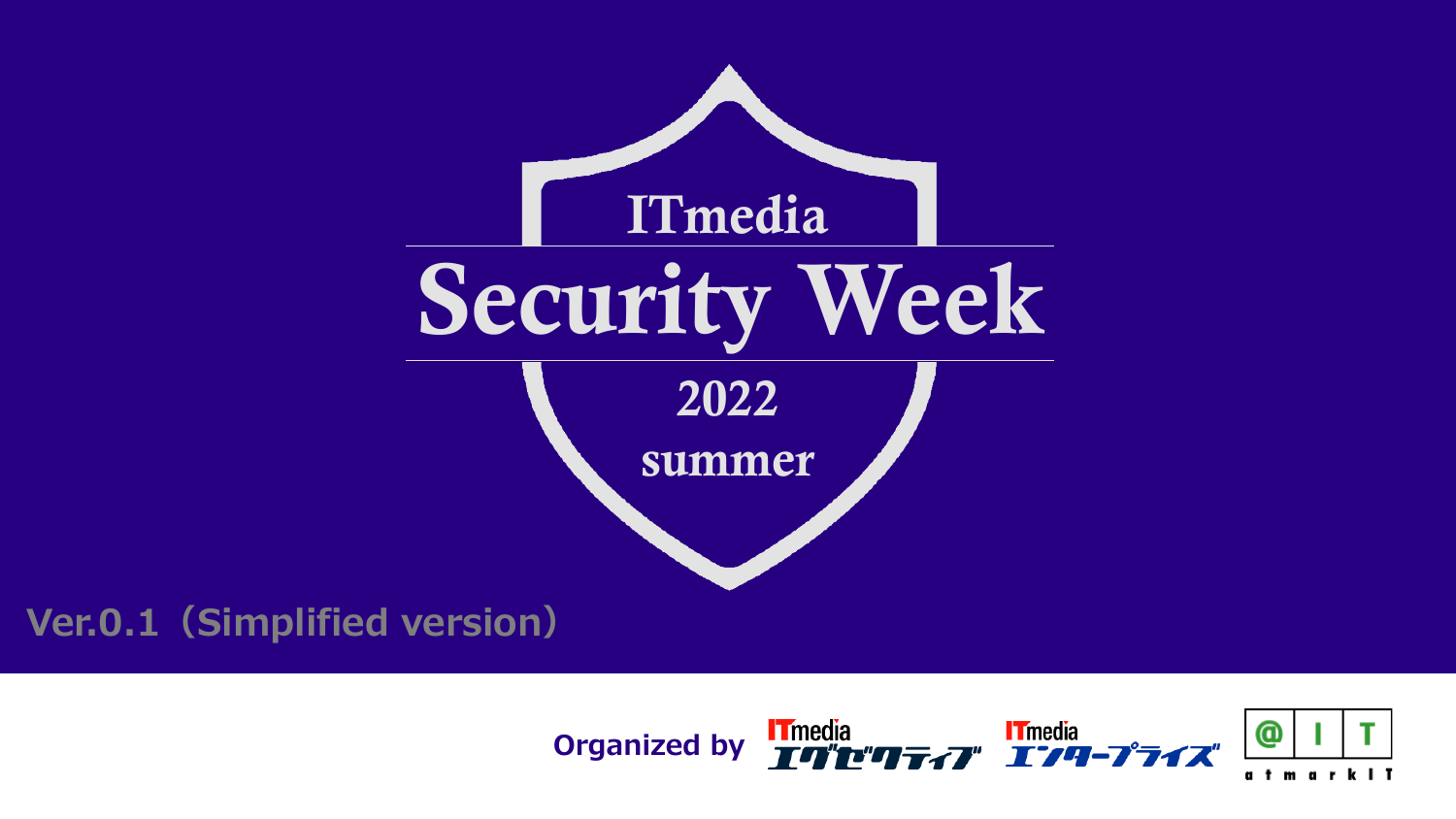# Security Week 2022 summer

## **Event Overview <b>Themes** (Tentative)

## **Cyber Security Risk and Management**

## **Endpoint Protection & Information**

Please note that this content is not finalized and the event may be changed or cancelled without prior notice. If there are any questions, please contact our sales team.



## **Vulnerability Management in the Cloud Age (Posture Management)**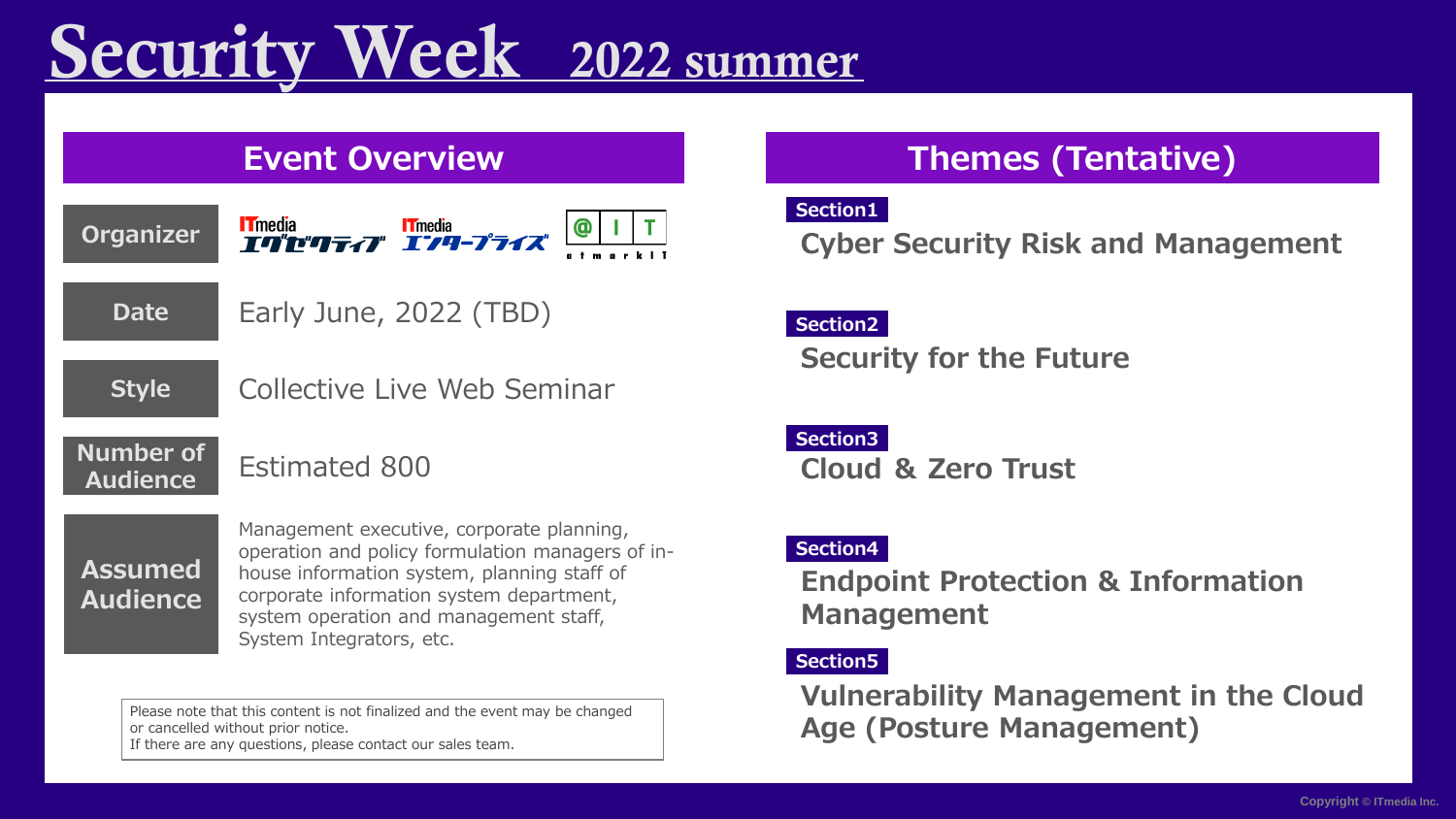# Security Week 2022 summer

| <b>Sponsorship Plans</b>                                                                                                                                                                                                                                                                                                                    | <b>Diamond</b><br><b>Sponsorship</b><br>(Limited to 2 companies) | <b>Platinum</b><br><b>Sponsorship</b>             | Gold<br><b>Sponsorship</b> |  |
|---------------------------------------------------------------------------------------------------------------------------------------------------------------------------------------------------------------------------------------------------------------------------------------------------------------------------------------------|------------------------------------------------------------------|---------------------------------------------------|----------------------------|--|
| <b>Sponsored Session</b>                                                                                                                                                                                                                                                                                                                    | $(Guest + 2 sessions)$<br>Live broadcast + Archive               | Live broadcast + Archive Live broadcast + Archive |                            |  |
| <b>Questionnaire by</b><br><b>Sponsor</b>                                                                                                                                                                                                                                                                                                   |                                                                  |                                                   |                            |  |
| <b>Lead Generation (All of the Registrants</b><br>/ Attendees Personal Data) * Estimated 800                                                                                                                                                                                                                                                | <b>Not available</b>                                             |                                                   | Not available              |  |
| <b>Lead Generation (Registrants /</b><br><b>Attendees Personal Data of the</b><br><b>Sponsored Section)</b>                                                                                                                                                                                                                                 | <b>Estimated 300</b><br><b>※ Additional option</b><br>available  | <b>Not available</b>                              | <b>Estimated 350</b>       |  |
| <b>Lead Generation of Your Session</b><br><b>Viewers and Provision of Online Report</b><br><b>Site of Your Session</b>                                                                                                                                                                                                                      |                                                                  |                                                   |                            |  |
| <b>Sharing the results of</b><br><b>Pre-questionnaire</b>                                                                                                                                                                                                                                                                                   |                                                                  |                                                   |                            |  |
| <b>Insertion of Sponsor</b><br><b>Company's Logo</b>                                                                                                                                                                                                                                                                                        |                                                                  |                                                   |                            |  |
| <b>Distribution of Related</b><br><b>Materials</b>                                                                                                                                                                                                                                                                                          |                                                                  |                                                   |                            |  |
| <b>Event Report</b>                                                                                                                                                                                                                                                                                                                         |                                                                  |                                                   |                            |  |
| XIf the order is provided after the deadline, it is highly possible that the<br>number of leads will not reach the estimated target above.<br>XIf the number of sponsor companies do not reach 4, this seminar will be<br>cancelled. Also, please note that the program will be changed<br>accordingly depending on the number of sponsors. | <b>JPY</b><br>5,000,000-                                         | <b>JPY</b><br>3,200,000-                          | <b>JPY</b><br>2,200,000-   |  |
|                                                                                                                                                                                                                                                                                                                                             |                                                                  |                                                   | (All prices are 6          |  |



**Copyright © ITmedia Inc.**

### **Order Deadline: March 18, 2022**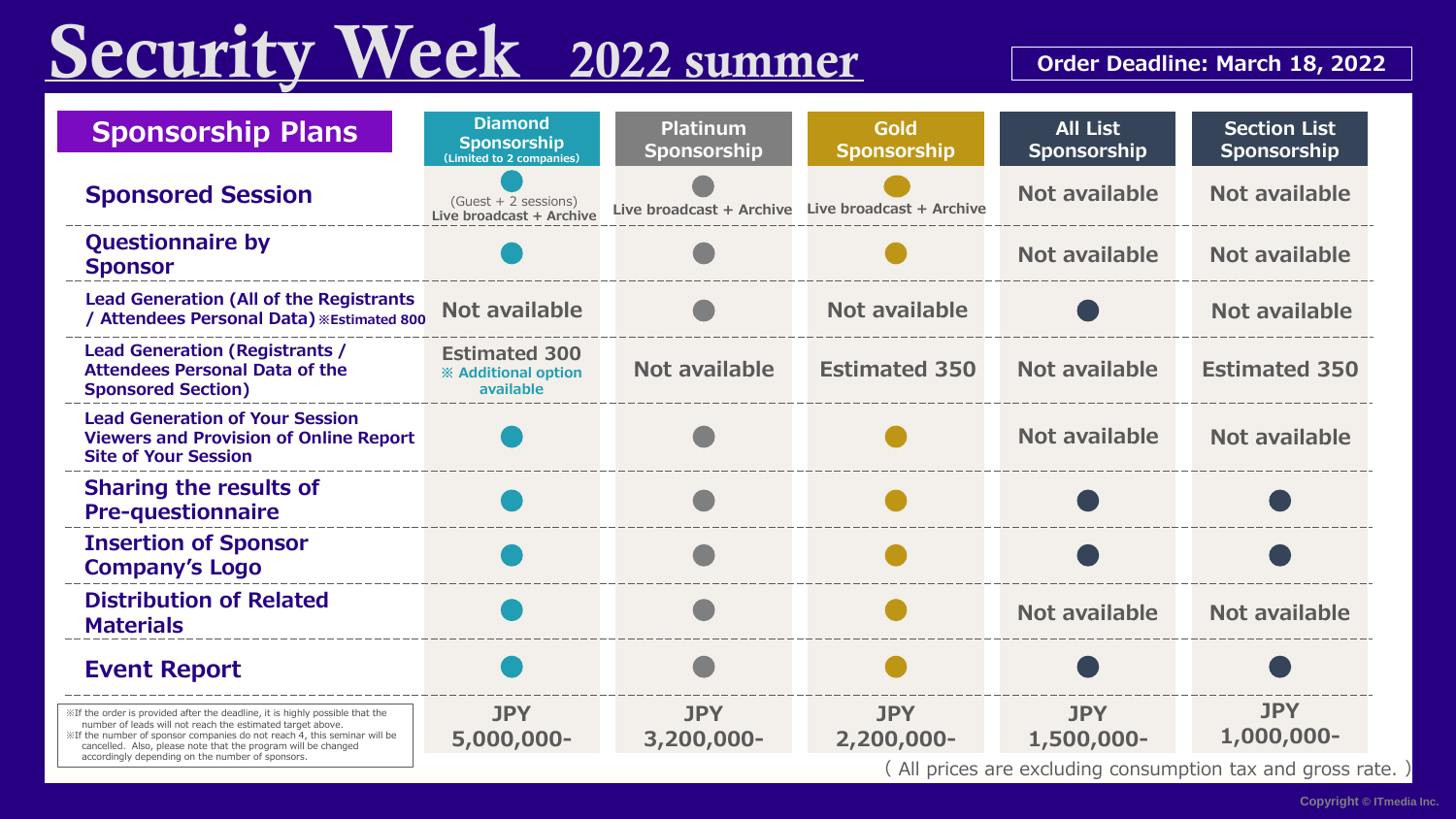Identify readers' interests based on their behavioral data (article browsing history) and **guide those with high interests to your advertorial**. By linking the reader's behavioral data to external services for extended distribution, you can expand your reach by capturing people with the same "interests" even if they have never visited the ITmedia websites.

※A separate fee will be charged if it is necessary to assign a celebrity or travel to a distant location for an interview.

**Insertion Term** Minimum 1 week to maximum 2 months (Ends when guaranteed page views are achieved.)

※If you wish to use the advertisement in print, a secondary use fee will be charged. Please contact our sales representative if you would like to use this service.



※Please note that the additional fees may be incurred if the advertiser requests a major change from the agreed-upon content after application.



### **Specs** 3,000-4,000 Japanese characters and 2-3 illustrations

### **・Production of 1 advertorial**

※This program is to summarize the main points while viewing live/on-demand streaming and recorded data. No separate interviews will be conducted. ・**Promotions** that lead to advertorial based on reader behavior data ・**Browsing report** (Page Views, Unique Browsers, companies browsed,



• ITmedia will select the most suitable external media websites based on the content (the target websites cannot be

specified).

• ITmedia will prepare the copy for the inducement ad (no prior confirmation or specification is possible). • The Inducement advertisements will stop insertion as soon as the guaranteed page views are achieved. But they will

be guaranteed to run for at least 1 week.

# Security Week 2022 summer

## **Diamond, Platinum, and Gold Plan Sponsors Only!**

# **Behavioral History Targeting Advertorial**